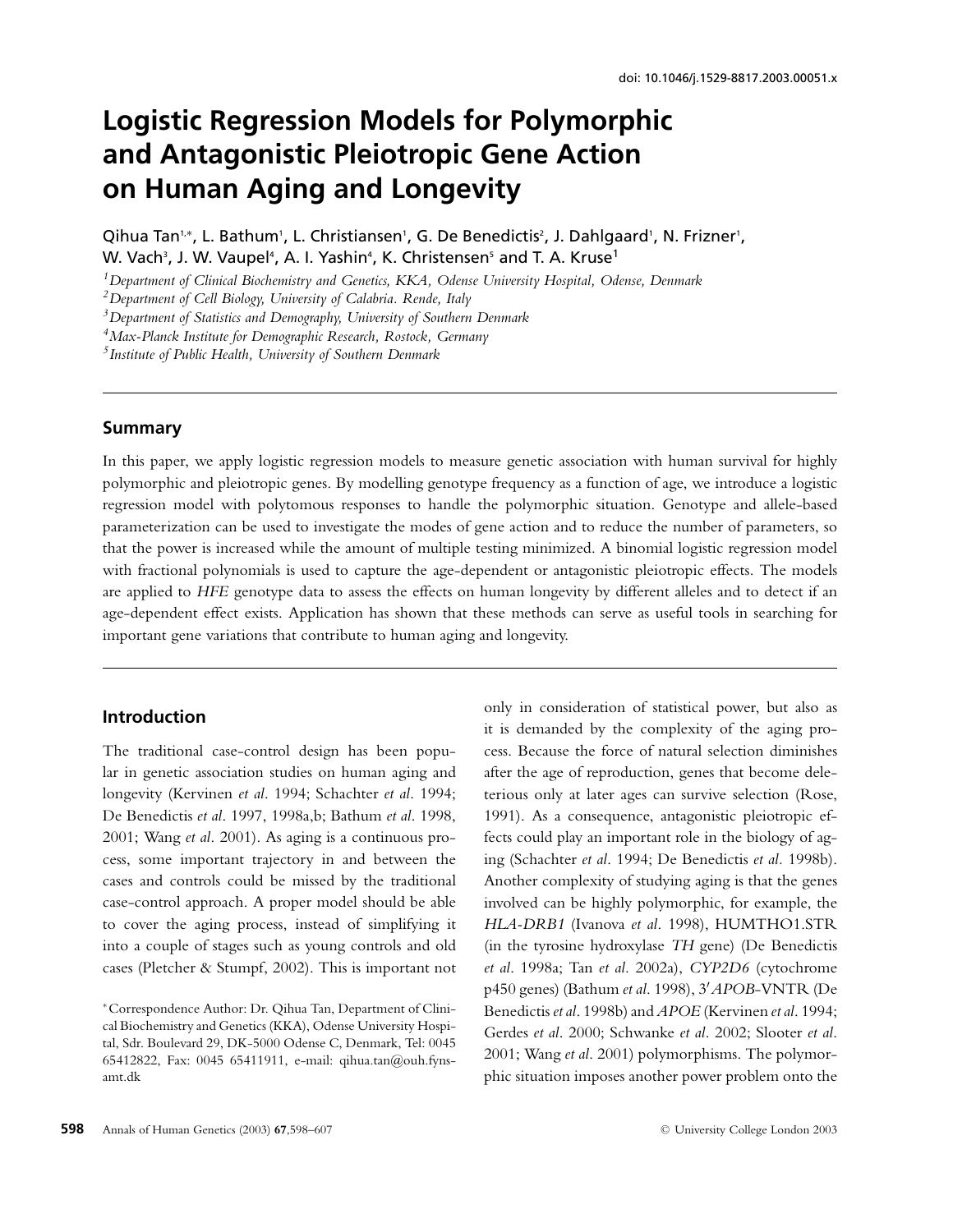case-control approach because of the large number of alleles, *w*, and consequently the large number of genotypes,  $w(w + 1)/2$ , to be tested in a limited sample size. Recently developed statistical methods based on survival analysis have been applied to cope with some of the problems (Toupance *et al.* 1998; Yashin *et al.* 1999). Tan *et al.* (2001a) introduced a robust non-parametric approach that combines the individual genetic data with population survival information to infer the effects of genes. Although it is intuitive to deploy survival analysis in this case, an obvious limitation is the proportional hazard assumption which takes for granted a fixed or constant genetic effect on hazard of death over the ages. In this paper, we introduce the logistic regression model as an alternative to survival analysis to assess genelongevity associations. The logistic regression model is popular in epidemiological studies. However, our approach here has the following three features: (a) although we are looking at the genetic effect on individual survival, instead of modelling survival as a function of genotype, we model genotype frequency as a function of age. This is because, even though we know that our samples are composed of young controls and old cases, we don't actually know their life spans without a tedious and expensive follow-up. The survival information we get is completely censored in a cross-sectional study. Modelling genotype frequency as a function of age avoids this problem. (b) as will be shown later, modelling genotype frequency as a function of age facilitates an elegant way to handle highly polymorphic genes by using genotype and/or allele-based parameterization. (c) modelling genotype frequency as a function of age offers the opportunity to model age-dependent pleiotropic effects. Given the complexity in the aging process and the character of the phenotype, an efficient statistical method is appealing. In this sense we hope our methods, characterized by the above three features, will be of help.

In this paper, we start with a description of the logistic regression models, including the motivations of model specification and parameterization as well as their implications. This is followed by an application of the models to an empirical data set collected in an association study on *HFE* (haemochromatosis) gene polymorphism and human longevity (Bathum *et al*. 2001). Finally, we briefly compare the models with other approaches and discuss the pros and cons of our methods in practical applications.

#### **Methods**

# **A Multinomial Logistic Regression Model for Polymorphic Genes**

Suppose there is one polymorphic locus hosting *w* alleles. Then we could expect to observe  $n = w(w +$ 1)/2 distinct genotypes at the locus. As mentioned before, because we don't observe an individual's life span, we turn our interest to the age pattern in genotype frequencies. If the gene is associated with survival, genotype frequencies will change with increasing age as a result of differential survivals. In this case, it is natural to define the nominal genotypes as polytomous responses and the continuous age as an explanatory variable. By assigning one genotype as baseline, we can model the baseline-category logits for  $n - 1$  genotypes as linear functions of age, *x*. If allele *w* is the wild type (or the most frequent) allele, we can assign homozygotes of the wild-type allele,  $A_wA_w$ , as the baseline genotype. With this parameterization, we obtain the multinomial logistic regression model with *n* polytomous responses as

$$
\ln[\pi_{i,j}(x)/\pi_{w,w}(x)] = \begin{cases} \alpha_{i,j} + \beta_{i,j}x & i = j \\ \ln 2 + \alpha_{i,j} + \beta_{i,j}x & i < j \end{cases}
$$

$$
\alpha_{w,w} = 0, \qquad \beta_{w,w} = 0 \qquad i, j = 1, 2, \ldots \ldots w \quad (1)
$$

Here  $\pi_{i,j}(x)$  is frequency at age *x* for genotype  $A_iA_j$  and  $\pi_{w,w}(x)$  is frequency at age *x* for homozygous genotype of the wild-type allele. Similar to any linear regression model, age related changes in genotype frequency are presented by the slope parameter. A  $\beta_{i,j}$  significantly different from zero means that frequency of genotype  $A_iA_j$  goes up if  $\beta_{i,j} > 0$  or down if  $\beta_{i,j} < 0$ . Because at any age  $x$ ,  $\sum_{i,j}\pi_{i,j}(x) = 1$ , rearranging (1) we have

$$
\pi_{i,j}(x) = \begin{cases} \exp(\alpha_{i,j} + \beta_{i,j} x)/[1 + H(x)] & i = j \\ 2 \exp(\alpha_{i,j} + \beta_{i,j} x)/[1 + H(x)] & i < j \end{cases} \tag{2}
$$

In (2)  $H(x)$  is the sum of odds ratios,  $\pi_{i,j}(x)/\pi_{w,w}(x)$ as expressed in (1), over all genotypes except the baseline genotype at age *x*. Based on the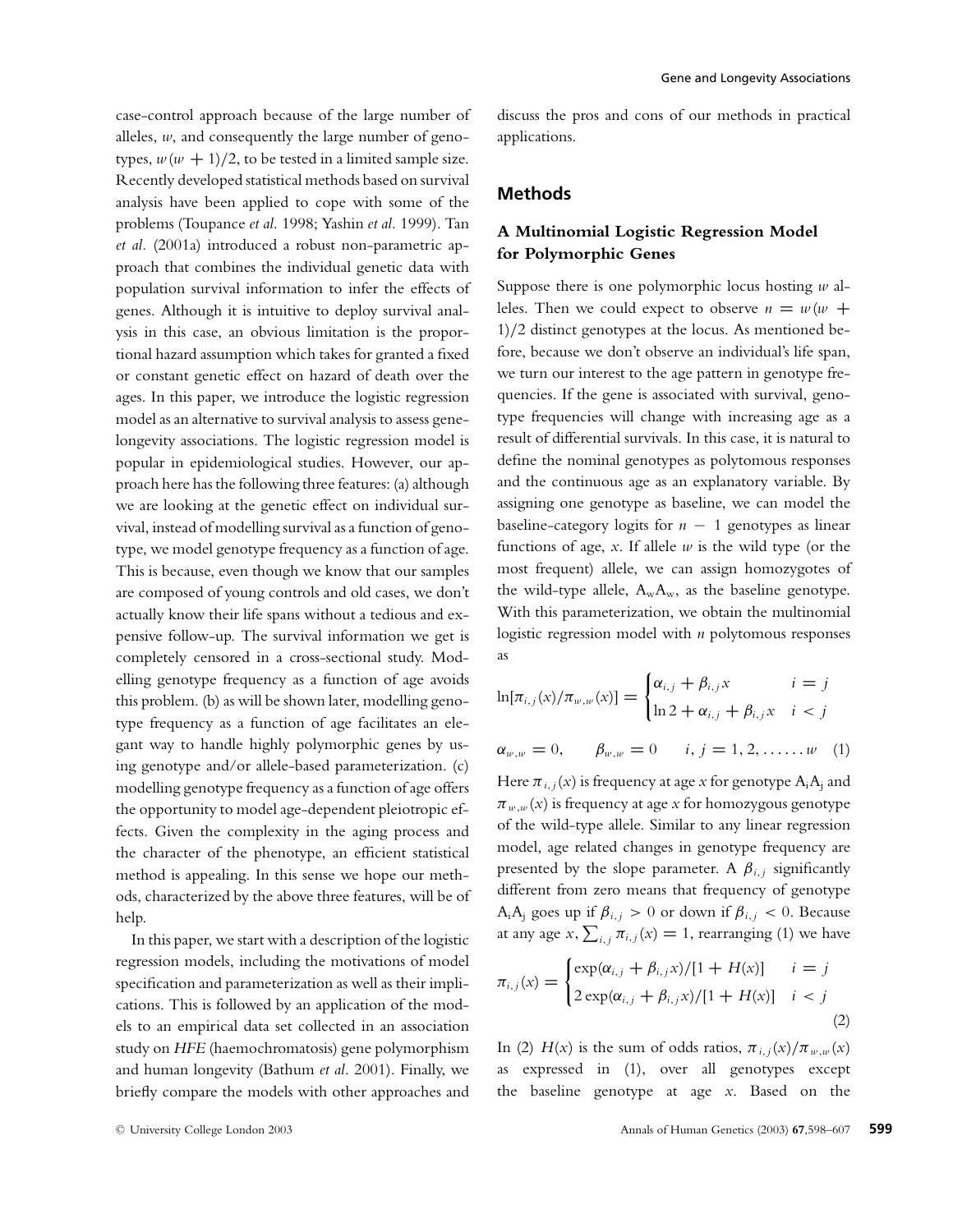multinomial distribution and the observed genotype frequency by age, a likelihood function can be constructed to estimate the corner and the slope parameters in (1).

It is interesting to see that, by setting age *x* to zero, we obtain genotype frequency at birth as

$$
\pi_{i,j}(0) = \begin{cases} \exp(\alpha_{i,j})/[1 + H(0)] & i = j \\ 2\exp(\alpha_{i,j})/[1 + H(0)] & i < j \end{cases} \tag{3}
$$

Here we see that the intercept, unimportant in most traditional regression analysis, becomes important in (1) as it represents genotype frequency at age zero. Moreover, (3) offers an opportunity to reduce drastically the number of intercepts in our model. Since it is sensible to assume Hardy-Weinberg equilibrium for gene frequency at birth if the population is homogeneous (a precondition for any association study), genotype frequency at birth can be predicted from allele frequency, as no differential survival yet exists. With this in mind, instead of each genotype we assign in (1) one intercept for each allele and let  $\alpha_{i,j} = \alpha_i + \alpha_j$ . Given Hardy-Weinberg equilibrium, we have

$$
\pi_i(0) = \exp(\alpha_i)/\sqrt{1 + H(0)},
$$
  
\n
$$
\pi_j(0) = \exp(\alpha_j)/\sqrt{1 + H(0)},
$$
  
\n
$$
\pi_{i,j}(0) = 2 \exp(\alpha_i + \alpha_j)/[1 + H(0)]
$$
  
\n
$$
= 2\pi_i(0)\pi_j(0) \quad i < j
$$
\n(4)

In (4),  $\pi_i(0)$  and  $\pi_i(0)$  are allele frequencies at birth for alleles A<sub>i</sub> and A<sub>i</sub>. Replacing  $\alpha_{i,j}$  in (1) with  $\alpha_i$  +  $\alpha_j$ , we only have  $w - 1$  instead of  $w(w + 1)/2 - 1$ intercepts to be estimated. Here we also have  $\alpha_w = 0$ so that, similar to (1),  $\alpha_{w,w} = \alpha_w + \alpha_w = 0$ .

For a highly polymorphic gene, the number of genotypes to observe, *n*, increases rapidly with the number of alleles, *w*. Assigning each genotype one slope parameter will result in low power of the model especially when the sample size is small. One parsimonious way to circumvent the problem is to assume effects of the alleles, in term of odds ratio that are multiplicative so that the genotype-specific slope parameters can be decomposed into allele-specific slope parameters,  $\beta_{i,j}$  =  $\beta_i + \beta_j$  with  $\beta_i$  for allele A<sub>i</sub> and  $\beta_j$  for allele A<sub>j</sub>. This further simplifies (1) into an extra parsimonious model with only allele-specific parameters. Similar to the intercepts, we have only  $w - 1$  slope parameters. The total number of parameters to be estimated in (1) is now only  $2(w - 1)$ . For allele A<sub>w</sub>, we have  $\beta_w = 0$  so that for the baseline genotype  $A_wA_w$ ,  $\beta_{w,w} = \beta_w + \beta_w = 0$  which is consistent with (1). The allele based parameterization requires that, at any age *x*, the alleles in a given individual are independent, or similarly the Hardy-Weinberg equilibrium holds. In this situation, Sasieni (1997) showed that the statistic using allele-based parameterization is most powerful as long as the allele effect is multiplicative.

As an important phenomenon, gene-sex interaction or sex dependent effect has been reported in genelongevity association studies (Ivanova *et al.* 1998; Tan *et al*. 2001b, 2002b). To capture the sex-dependent effects, we can specify in our model sex-specific slope parameters so that sex-specific effects, can be measured separately. The intercepts remain unchanged because according to the law of segregation, allele frequency for an autosomal gene should be equal at birth in both sexes. To model the sex-dependent effect, we extend and rewrite (1) as

$$
\ln[\pi_{i,j}(x)/\pi_{w,w}(x)] =
$$
\n
$$
\begin{cases}\n\alpha_{i,j} + \beta_{i,j,m} xU + \beta_{i,j,f} x(1 - U) & i = j \\
\ln 2 + \alpha_{i,j} + \beta_{i,j,m} xU + \beta_{i,j,f} x(1 - U) & i < j \\
i, j = 1, 2, ..., w & \alpha_{w,w} = 0, \qquad \beta_{w,w,m} = 0, \\
\beta_{w,w,f} = 0 & (5)\n\end{cases}
$$

Here *U* is an indicator for sex,  $U = 1$  for males and 0 for females. Statistical tests can be applied to infer if the slopes are different in the two sexes. One can certainly fit (1) to males and females separately, but that doubles not only the number of slope parameters but also the number of intercepts.

Unlike in survival analysis, we don't estimate genotype specific hazard functions in our logistic regression model. However, as an equivalent measurement we can calculate genotype specific odds ratios to show how carrying one specific genotype or allele can increase or decrease the probability of surviving to a certain age. Studying odds ratios can help us to understand the implication of the slope parameters in our model. From (1), we first calculate the log odds ratio between ages *x* and  $x - 1$  for genotype  $A_iA_j$  as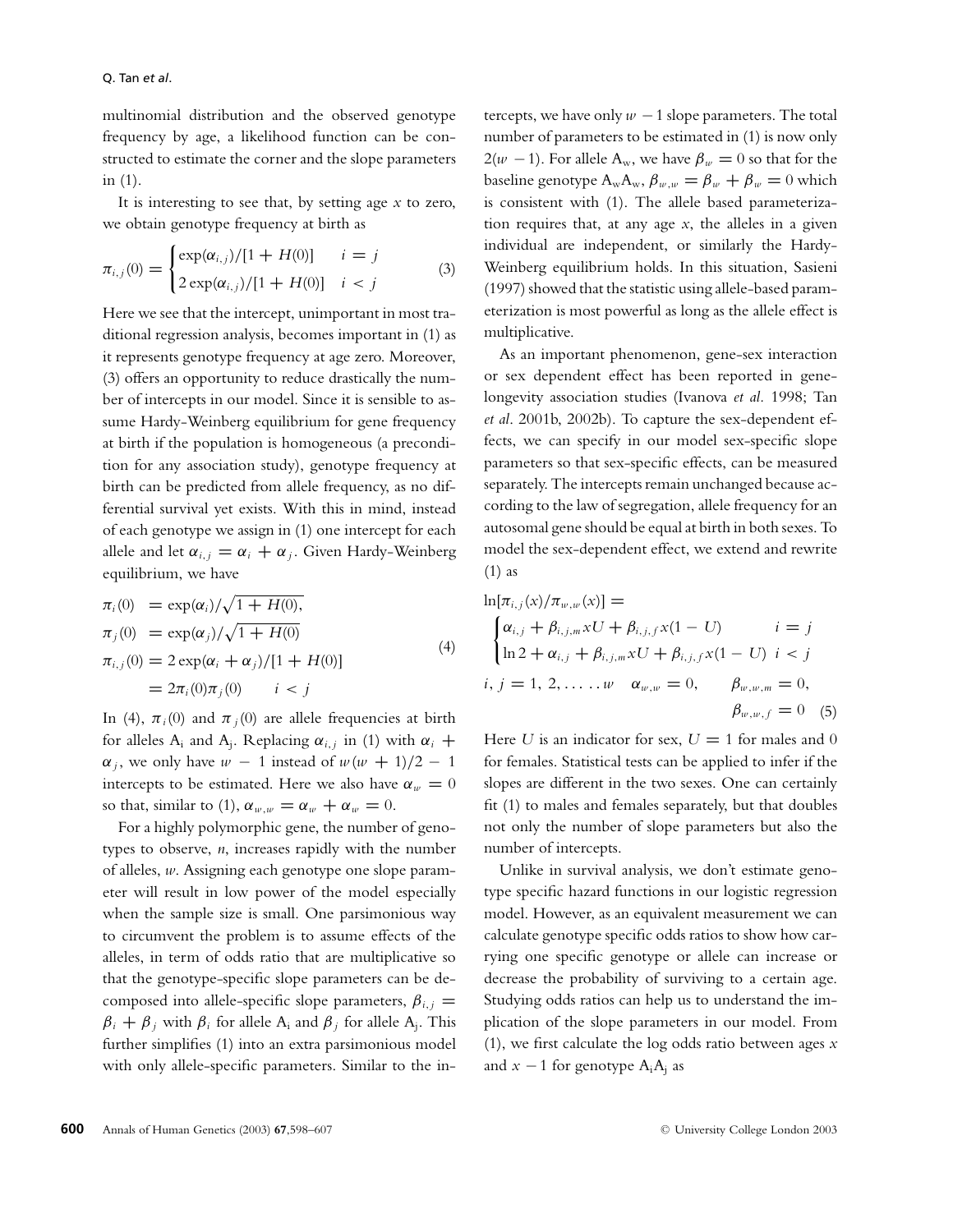$$
(OR_{i j, x/x-1}) = \ln\{[\pi_{i,j}(x)/\pi_{w,w}(x)]/[\pi_{i,j}(x-1)/
$$
  

$$
\pi_{w,w}(x-1)]\}
$$
  

$$
= \beta_{i,j}x - \beta_{i,j}(x-1)
$$
  

$$
= \beta_{i,j}
$$
 (6)

In (6), the intercepts are not shown because they cancel each other out. (6) shows that the slope parameter represents the risk of surviving one more year for genotype  $A_iA_i$  carriers, and such risk is independent of age which is equivalent to the proportional hazard model. In the multiplicative model, we have  $OR_{i,j,x/x-1} = \exp(\beta_i + \beta_j)$  $\beta_i$  = exp( $\beta_i$ ) exp( $\beta_i$ ). In this case, it is interesting to calculate the odds ratio for the heterozygous genotype of the wild type allele, say  $A_iA_w$ , for age *x* and  $x - 1$ . Similar to (6) we have

$$
\ln(OR_{iw,x/x-1}) = \ln\{[\pi_{i,w}(x)/\pi_{w,w}(x)]/[\pi_{i,w}(x-1)/
$$
  
\n
$$
\pi_{w,w}(x-1)]\}
$$
  
\n
$$
= \beta_i x - \beta_i (x - 1)
$$
  
\n
$$
= \beta_i
$$
\n(7)

(7) means the risk of surviving one more year for heterozygous genotype  $A_iA_w$  is only determined by the effect of allele *i*, because we set the wild type allele as the reference or baseline allele with  $\beta_w = 0$ .

For a polymorphic locus, it is important to have an overall statistic to summarize the significance of the association with survival at the locus as has been alone in other association studies (Sham & Curtis, 1995). This can be done by the standard likelihood ratio test, by comparing the likelihood of the parameter estimates and that obtained by setting all the slope parameters to zero. A chi-squared statistic where the degrees of freedom equals the number of slope parameters (the number of alleles or genotypes minus one depending on the model fitted) can be calculated for statistical inference.

# **A Binomial Logistic Regression Model with Fractional Polynomials for Pleiotropic Genes**

Schachter *et al.* (1994) reported a pleiotropic agedependent effect on longevity by a variant of the *ACE* (angiotensin-converting enzyme) gene. Although the gene variant is associated with coronary heart disease, it is also more frequent in centenarians. In another study, a significant age-dependent frequency trajectory

for one 3'APOB-VNTR polymorphism was observed (De Benedictis *et al.* 1998). According to the concept of antagonistic pleiotropy, genes that have deleterious effects at later ages can survive selection if they convey beneficial effects at early ages. Since the observed agedependent gene frequency pattern can imply important biological mechanisms in the process of aging, modelling the antagonistic effects is appealing. In order to accommodate the age-dependent frequency pattern, we apply a logistic regression model with fractional polynomials (Royston & Altman, 1994). Suppose we observe an age-dependent frequency pattern for one genotype or allele at a locus; our task is to test and find out if the observed pattern is significantly different from random. In a binomial logistic regression model with fractional polynomials (Hosmer & Lemeshow, 2000), we have

$$
\ln\{\pi(x)/[1-\pi(x)]\} = \alpha + \sum_{i=1}^{k} F_i(x)\beta_i
$$
 (8)

In (8)  $F_i(x)$  is a power function for age *x*. The first term in  $F_i(x)$  is  $x^{p_i}$ , and the rest are defined as

$$
F_i(x) = \begin{cases} x^{p_i}, & p_i \neq p_{i-1} \\ F_{i-1}(x) \ln(x), & p_i = p_{i-1} \quad i = 2, \dots, k \\ (9) \end{cases}
$$

Although the power for  $F_i(x)$ ,  $P_i$ , can be any number, Royston & Altman (1994) suggested restricting it within a set,  $\varphi = \{-2, -1, -0.5, 0, 0.5, 1, 2, 3\}$ . Here  $p_i = 0$ means the log of age *x*. The number of covariates in (8), *k*, is not restricted, but in most cases it is adequate to set *k* to 2. With  $k = 2$ , the model with the largest likelihood is chosen as the best model from the 36 models, each fitted to one of the distinct pairs of power. The partial likelihood ratio test (Royston & Altman, 1994) can be applied to compare (a) the best  $k = 1$  model with the linear model with 1 degree of freedom; (b) the best  $k = 2$  model with the best  $k = 1$  model with 2 degrees of freedom; (c) the best  $k = 2$  model with the linear model but with 3 degrees of freedom.

From (8), we can calculate the log odds ratio between ages  $x$  and  $x - 1$  as

$$
\ln(OR_{x/x-1}) = \ln{\pi(x)/[1 - \pi(x)]} - \ln{\pi(x - 1)/[1 - \pi(x - 1)]}
$$
\n
$$
= \sum_{i=1}^{k} [F_i(x) - F_i(x - 1)]\beta_i
$$
\n(10)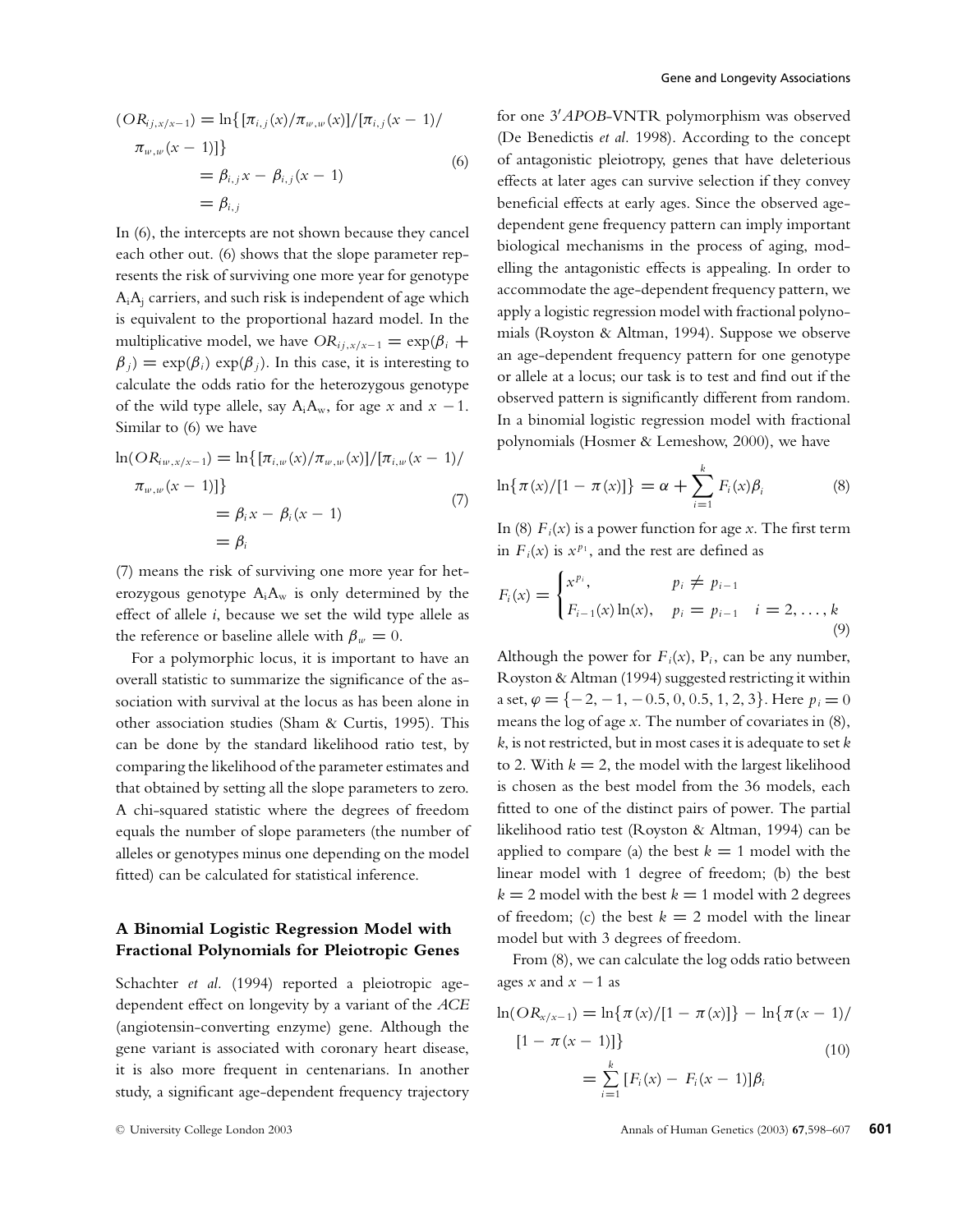(10) means that, unlike (6) and (7), the risk of surviving past age *x* is dependent on *x*. Later we show how the fractional polynomials model the age-dependent pattern of gene action during the aging process.

# **Applications**

Located in the major histocompatibility complex region on chromosome 6, the *HFE* gene mutation C282Y (a cysteine to tyrosine mutation at amino acid 282) has been identified as the main genetic basis of hereditary haemochromatosis (HH). Recently, association of the *HFE* gene mutation with human longevity has been reported (Bathum *et al.* 2001; Lio *et al*. 2002). Two exons of this gene were screened in the study by Bathum *et al.* (2001), with exon 2 hosting the two mutations H63D and S65C, and exon 4 the C282Y mutation. Here we use an update of the data in Bathum *et al.* (2001) as an example to show how our models can be applied to handle polymorphic and pleiotropic situations. The updated data contains blood samples from 953 unrelated singletons from the middle aged Danish twin study, 400 singletons from the Longitudinal Study of Aging Danish Twins (LSADT), 601 individuals from the Danish 1905 cohort, and 183 centenarians from all over Denmark. Genotyping was carried out in two stages: in stage 1, both exons 2 and 4 were screened but only in 599 individuals (200 from LSADT, 200 from the middle aged Danish twin study, 199 from the Danish 1905 cohort). Bathum *et al.* (2001) found no significant association between *HFE* gene mutation and life span using the stage 1 data (Table 1). In the second stage, the genotyping continued but only in exon 4. Analysis of exon 4 data

**Table 1** HFE genotype frequency in 599 individuals screened in exons 2 and 4

|            | Age group |                |           |           |           |       |  |
|------------|-----------|----------------|-----------|-----------|-----------|-------|--|
| Genotype   | $45 - 54$ | $55 - 64$      | $65 - 74$ | $75 - 84$ | $85 - 94$ | Total |  |
| Wt/Wt      | 48        | 53             | 61        | 71        | 141       | 374   |  |
| Wt/H63D    | 14        | 19             | 26        | 23        | 52        | 134   |  |
| H63D/H63D  | $\Omega$  | $\overline{c}$ | 1         | 1         | 4         | 8     |  |
| Wt/S65C    | 2         | 4              | 4         |           | 5         | 16    |  |
| H63D/S65C  | 0         | 1              | 0         | 0         | 1         | 2     |  |
| Wt/C282Y   | 16        | 7              | 8         | 9         | 20        | 60    |  |
| H63D/C282Y | $\Omega$  | 3              | 1         | $\Omega$  | 1         | 5     |  |
| Total      | 80        | 89             | 101       | 105       | 224       | 599   |  |

|        | Intercept                                    |     |              | Slope                            |               |               |
|--------|----------------------------------------------|-----|--------------|----------------------------------|---------------|---------------|
| Allele | Est.                                         | Std | p-value Est. |                                  | Std           | p-value       |
| H63D   | $-2.139$ 0.444 0.000                         |     |              | 0.004                            | $0.006$ 0.446 |               |
| S65C   | $-3.123$ 1.147<br>$C282Y -1.375 0.633 0.030$ |     | 0.007        | $-0.012$ 0.015 0.456<br>$-0.017$ |               | $0.009$ 0.047 |

<sup>∗</sup>The wild type allele is assigned as the baseline allele

showed a significant age effect on C282Y heterozygous genotype frequency, which declines with increasing age (Bathum *et al.* 2001). However, the frequency rises in the centenarian group, suggesting an antagonistic effect of the gene at extreme ages.

In the stage 1 data, 7 genotypes were observed in the 599 individuals from age 45 to 93. Bathum *et al.* (2001) observed no significant deviation from Hardy-Weinberg equilibrium in this data. After grouping the data by age and genotype, Table 1 becomes a sparse table with many small cell counts, which causes problems in conventional statistical analysis. By allele-based parameterization and assigning the wild type allele as the baseline allele, we applied our parsimonious model to the stage 1 data and estimated intercept and slope parameters for each of the 3 mutant alleles, H63D, S65C and C282Y (Table 2). Of all the slope parameters, only  $\beta_3$  for C282Y showed a borderline significance. Slope parameters for H63D and S65C are not statistically different from zero, which means their frequencies are independent of age. Since  $\beta_3$  is negative, the frequency of C282Y carriers tends to decrease with increasing age. In Figure 1 we plotted the observed and estimated frequencies for the C282Y allele by age. As expected, the C282Y allele frequency shows a decreasing pattern as age increases. However, after performing the likelihood ratio test, we found that a significant association with survival cannot be established for this locus using the stage 1 data ( $\chi^2_{(3)} = 2.228$ ,  $p = 0.527$ .

In Table 3, we present the frequency of C282Y carriers by age in the exon 4 data, as calculated by Bathum *et al.* (2001) but with males and females combined. The frequency of C282Y carriers again shows a declining pattern with age, but with a considerable increase in the centenarians. Here we fit a binomial logistic regression model with fractional polynomials to see if there is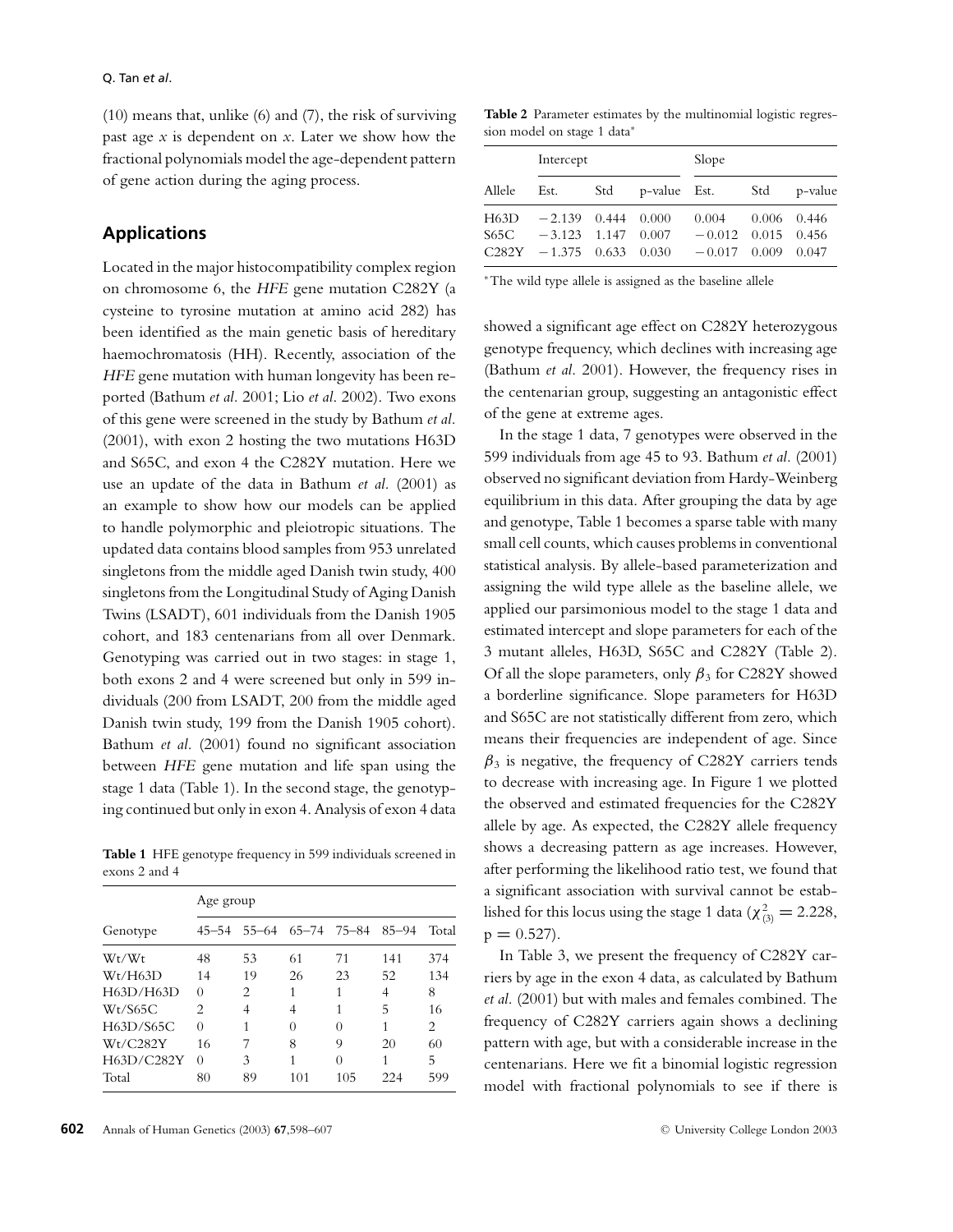

**Figure 1** Observed (599 individuals) and fitted age patterns of C282Y allele frequency by the multinomial logistic regression model. As expected, both decrease as age advances.

**Table 3** C282Y allele carriers frequency by age in the update

| C282Y          | Age       |           |           |           |           |           |  |  |
|----------------|-----------|-----------|-----------|-----------|-----------|-----------|--|--|
| Allele         | $45 - 54$ | 55–64     | 65–74     | 75–84     | $85 - 94$ | 100       |  |  |
| $(+)$<br>$(-)$ | 93<br>571 | 33<br>181 | 23<br>192 | 20<br>223 | 53<br>565 | 25<br>158 |  |  |
| Freq.          | 0.140     | 0.154     | 0.107     | 0.082     | 0.086     | 0.137     |  |  |

**Table 4** Parameter estimates by the fractional polynomial model with  $k = 2$ 

| Parameter                          | Est.                                      | Std            |                | p-value 95% CI    |                                       |
|------------------------------------|-------------------------------------------|----------------|----------------|-------------------|---------------------------------------|
| $\beta_1$<br>$\beta_2$<br>$\alpha$ | $-0.018$ 0.007 0.009<br>0.007<br>$-2.285$ | 0.003<br>0.134 | 0.011<br>0.000 | 0.002<br>$-2.549$ | $-0.032 - 0.005$<br>0.013<br>$-2.022$ |

a significant age-dependent effect for this mutation. Table 4 shows the results for the best model among the 44 models, by setting *k* to 2 (8 models for  $k = 1$  and 36 models for  $k = 2$ ). In the best model,  $F_1(x) = (x/10)^3 - 385.1$  and  $F_2(x) = (x/10)^3 \ln(x/10)$ 10) − 764.2. All the coefficients are highly significant. In Figure 2, we show the observed and estimated frequencies of C282Y carriers. The fitted

curve (dashed) from the fractional polynomial model indicates that the frequency of C282Y allele carriers decreases with age until around age 80, and then starts to increase at later ages. In order to make sure that the best fitted pattern is significantly different from the best  $k = 1$  and the linear model, we compared the three models by the likelihood ratio test described above. The fits of both the  $k = 2$  and  $k = 1$  models are not significantly better than the linear model. The partial log likelihood ratio statistics for the best  $k = 2$  model to the linear model is 4.727, which failed to reach the 5% significance level designated by  $\chi^2_{(3)0.05}$  = 7.81. In the linear model, we obtain the intercept  $\alpha = -1.318$  (*Std* = 0.259,  $p = 0.000$ ) and the slope parameter  $\beta = -0.010$  (*Std* = 0.004,  $p = 0.005$ ). In Figure 2, we also plot the fitted frequency for C282Y allele carriers (solid) by the linear model. Again, we see a constantly declining pattern. Our results from different models applied to the *HFE* gene data suggest that the mutant allele C282Y is a deleterious allele that increases carriers' risk of death. Although it tends to convey survival advantage at extreme ages, our data can't confirm yet that such a pleiotropic effect exists for this mutation. The above significant finding is also supported by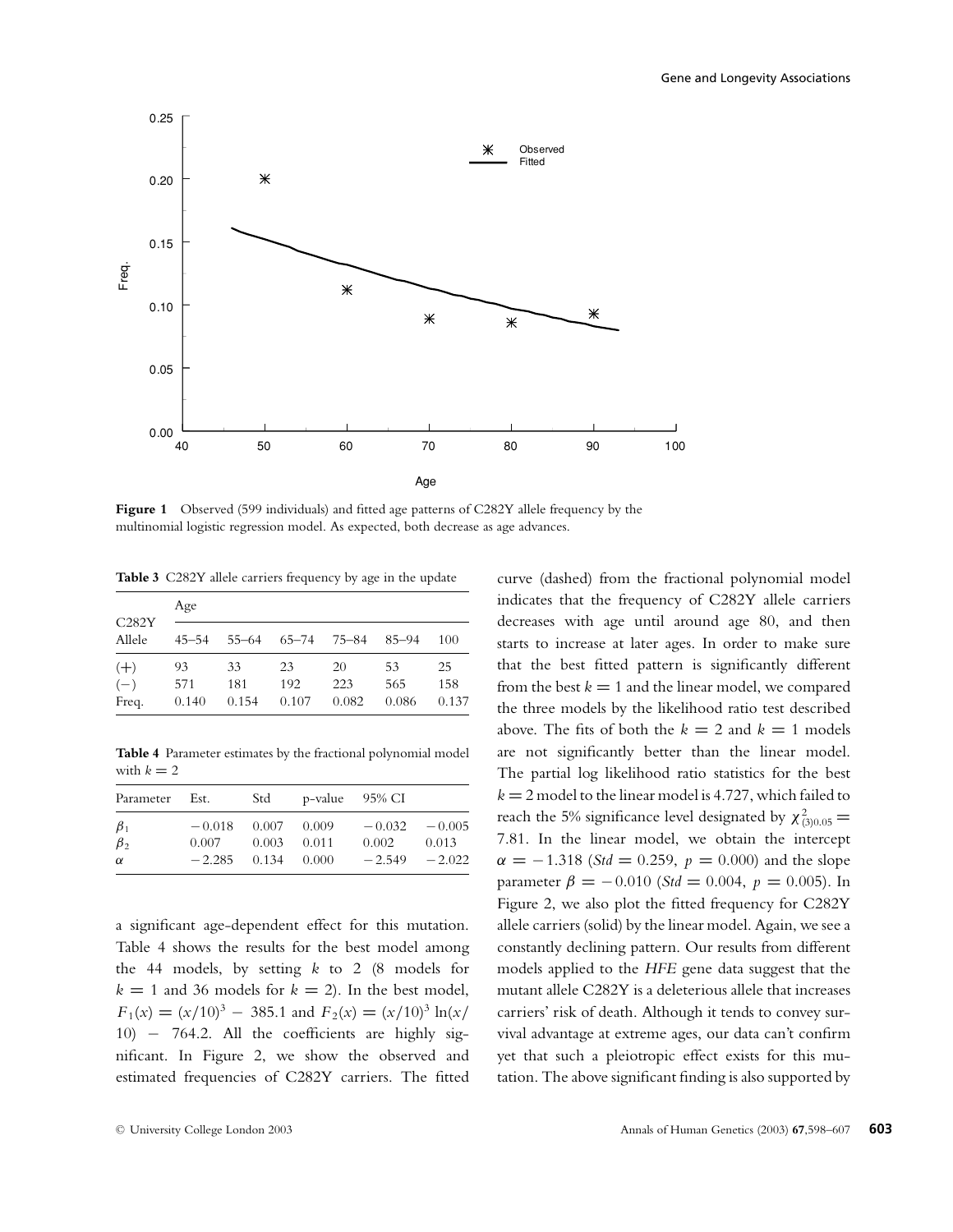

**Figure 2** Observed and fitted age patterns of C282Y allele frequency in the updated data (2137 individuals). The linear model shows a constantly declining pattern but the nonlinear model gives a declining and then going up pattern. However, the nonlinear fit does not differ significantly from the linear one.

a  $\chi^2$  test in Table 3 ( $\chi^2 = 15.97$ , p-value = 0.007). However, such a simple test can in no way capture the nonlinear frequency pattern, and runs into problems as in Table 1.

## **Discussion**

Modelling genotype frequency as a function of age, by fitting a logistic regression model with polytomous responses, offers an elegant way to handle polymorphic data in longevity studies. By allele-based parameterization, we show through application how our parsimonious model can make use of sparse data (Table 1). Our example showed that the model picked up important clues from a relatively small data set (599 individuals) that were missed in previous analyses. To some, the multiplicative assumption in the allele-based parsimonious model may appear risky. However we think, as a trade-off, it is useful when sample size is small and other models are inadequate. The multiplicative assumption as used by Risch & Merikangas (1996) is popular for summarising epistatic risks in mapping genes for complex

diseases (Risch, 1990; Clayton & Jones, 1999; Wright *et al.* 1999; Koeleman *et al.* 2000). As a biological support, Dubois *et al.* (2002) reported multiplicative genetic effects by the prion protein gene polymorphism in scrapie disease susceptibility. Nevertheless, we think the genotype-based analysis should be carried out whenever feasible, because such analysis can help to establish whether the allele effect is recessive, dominant, or codominant (Sasieni, 1997).

Toupance *et al.* (1998) proposed a parametric survival model for analyzing antagonistic pleiotropic genes. A Gompertz-Makeham model was used to model genotype-specific survival functions by incorporating population survival. We think that there are several difficulties with their approach. First of all, it is not a good idea to impose a specific form of survival distribution on a subgroup in a limited sample, because both the choice of a parametric form and the sample size limitation will result in considerable error in estimating the genotype-specific survival distributions. Consequently, the age-dependent frequency pattern resulting from differential survival will be unreliable. This is more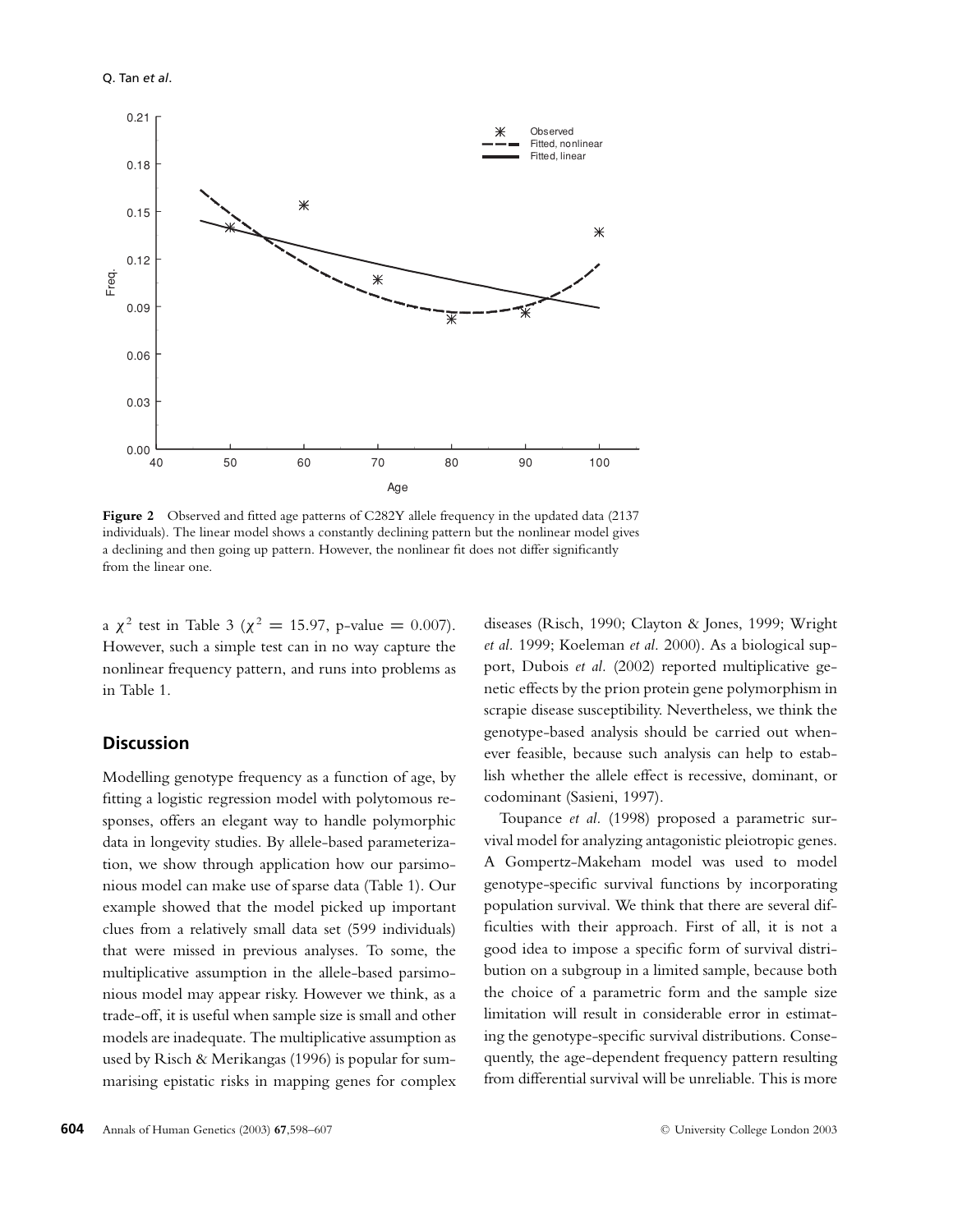serious at extreme ages when sample collection becomes very difficult. In addition, at old ages, the validity of the Gompertz-Makeham model becomes more questionable. Any pattern based on these uncertainties can be doubious if not arbitrary. Antagonistic pleiotropic effects can also be modelled by applying frailty modelling (Vaupel & Yashin, 1985; Yashin *et al*. 1999). However, estimation of the heterogeneity parameter is problematic in small scale studies. In this case, it is our experience that a very small change in the heterogeneity parameter can lead to a big difference in the fitted frequency pattern. After all, we think that the application of a parametric survival model and the interpretation of the results should be carried out with caution. By simply testing if an age-dependent gene frequency pattern exists using a logistic regression model, all these complications can be avoided. Whenever a significant trend is established, we leave room for biological explanations.

The multinomial logistic regression model introduced in this paper also facilitates a measurement of an overall association with survival at a given locus by the standard likelihood ratio test. This is important when investigating polymorphic loci because the high number of alleles or genotypes creates multiple testing problems which have been ignored by the recent approaches based on survival analysis (Yashin *et al.* 1999; Tan *et al.* 2001a). Adjusting for multiple comparisons is problematic, as the alleles residing at a given locus are not independent. In our analysis, a conclusion based on a significant association for an allele can only be made when the overall statistic is significant.

Although our approach avoids the complexity of survival modelling, there are also problems connected with the simplification. As mortality is low at younger ages, one cannot expect a rapid change of allele or genotype frequency in the population. Because the logistic regression model only models the frequency trend observed in the sample, which may not be representative of the population in general, a steep slope might be fitted to the early ages which does not make much sense biologically. Since our goal is to study aging and longevity this may not be a problem. In any case, efforts should be taken to make sure that the samples are representative and the age structure of the sample is reasonable. Moreover, similar to other association studies, efforts are also needed to ensure ethnic homogeneity in sample collection so that spurious results due to population stratification can be avoided.

As a complex trait, longevity is likely to involve the interplay of many loci (De Benedictis *et al.* 2001). Multilocus approaches have been proved to have more power in linkage disequilibrium studies using case-control and family-based control designs (Akey *et al.* 2001; Risch, 2001; Fallin *et al.* 2001). In the multilocus approach, haplotype-based analyses are applied to detect unique regions that harbour disease genes. Though in longevity studies missing parental genotypic information prevents us from determining phase and assigning haplotypes, approaches based on the EM (expectation-maximization) algorithm can be applied to estimate haplotype frequency using unrelated individuals (Xie & Ott, 1993; Zhao & Sham, 2002). Estimating haplotype frequencies is beyond the scope of this paper. However we think, by incorporating haplotype construction, future work should be able to expand our model to multilocus genotype data.

## **Conclusions**

We have shown through an example that, as an alternative to other approaches, the logistic regression model can be used to measure gene-longevity associations. Modelling genotype frequency as a function of age by fitting logistic regression models: (a) offers us a good way to model genetic association with longevity at polymorphic loci; (b) enables us to model age-specific or pleiotropic effects, which the relative risk or proportional hazard models cannot accommodate; and most importantly (c) measures genotype or allele effects. In addition, as a popular method in epidemiology, most statistical packages offer procedures for fitting logistic regression models. Hence, useful information can be obtained through easily performable data analyses. We believe the methods presented in this paper will serve as useful tools when looking for important genetic variations that modulate human life span.

# **Acknowledgement**

This research was partly supported by the US National Institute on Aging research grant NIA-P01-AG08761. The authors are grateful to the anonymous referees whose comments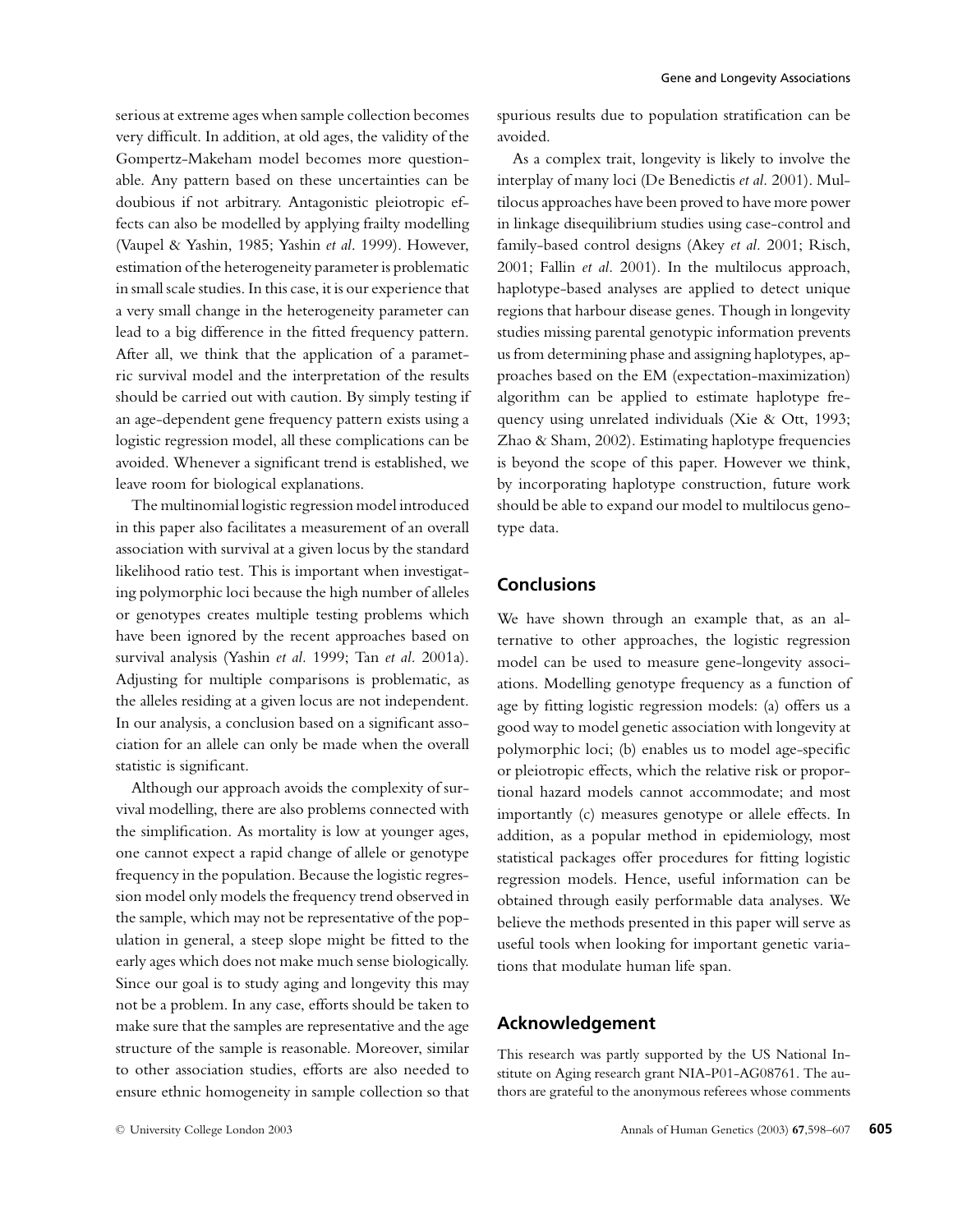helped to improve the text. Dr. Qihua Tan wants to extend his gratitude to Kirsten Pagh for her help in preparing the paper and to the constant support by the Max-Planck Institute of Demographic Research in Rostock, Germany.

### **References**

- Akey, J., Jin, L. & Xiong, M. (2001) Haplotypes vs single marker linkage disequilibrium tests: what do we gain? *Eur J Hum Genet* **9**, 91–300.
- Bathum, L., Andersen-Ranberg, K., Boldsen, J., Brosen, K. & Jeune, B. (1998) Genotypes for the cytochrome P450 enzymes CYP2D6 and CYP2C19 in human longevity. Role of CYP2D6 and CYP2C19 in longevity. *Eur J Clin Pharmacol* **54**, 427–30.
- Bathum, L., Christiansen, L., Nybo, H., Ranberg, K.A., Gaist, D., Jeune, B., Petersen, N.E., Vaupel, J. & Christensen, K. (2001) Association of mutations in the hemochromatosis gene with shorter life expectancy. *Arch Intern Med* **61**, 2441–4.
- Clayton, D. & Jones, H. (1999) Transmission/disequilibrium tests for extended marker haplotypes. *Am J Hum* **65**, 1161– 9.
- De Benedictis, G., Falcone, E., Rose, G., Ruffolo, R., Spadafora, P., Baggio, G., Bertolini, S., Mari, D., Mattace, R., Monti, D., Morellini, M., Sansoni, P. & Franceschi, C. (1997) DNA multiallelic systems reveal gene/longevity associations not detected by diallelic systems: The APOB locus. *Hum Genet* **99**, 312–318.
- De Benedictis, G., Carotenuto, L., Carrieri, G., De Luca, M., Falcone, E., Rose, G., Cavalcanti, S., Corsonello, F., Feraco, E., Baggio, G., Bertolini, S., Mari, D., Mattace, R., Yashin, A.I., Bonafe, M. & Franceschi, C. (1998a) Gene/longevity association studies at four autosomal loci (REN, THO, PARP, SOD2). *Eur J Hum Genet* **6**, 534– 541.
- De Benedictis, G., Carotenuto, L., Carrieri, G., De Luca, M., Falcone, E., Rose, G., Yashin, A.I., Bonafe, M. & Franceschi, C. (1998b) Age-related changes of the 3' APOB-VNTR genotype pool in aging cohorts. Ann *Hum Genet* **62**, 115–122.
- De Benedictis, G., Tan, Q., Jeune, B., Christensen, K., Ukraintseva, S.V., Bonafe, M., Franceschi, C., Vaupel, J.W. & Yashin, A.I. (2001) Recent advances in human genelongevity association studies. *Mech Ageing Dev* **1**, 909–920.
- Dubois, M.A., Sabatier, P., Durand, B., Calavas, D., Ducrot, C. & Chalvet-Monfray, K. (2002) Multiplicative genetic effects in scrapie disease susceptibility. *C R Biol* **325**, 565– 570.
- Fallin, D., Cohen, A., Essioux, L., Chumakov, I., Blumenfeld, M., Cohen, D. & Schork, N.J. (2001) Genetic analysis of case/control data using estimated haplo-

type frequencies: application to APOE locus variation and Alzheimer's disease. *Genome Res* **11**, 143–51.

- Gerdes, L.U., Jeune, B., Ranberg, K.A., Nybo, H. & Vaupel, J.W. (2000) Estimation of apolipoprotein E genotype-specific relative mortality risks from the distribution of genotypes in centenarians and middle-aged men: apolipoprotein E gene is a "frailty gene," not a "longevity gene." *Genet Epidemiol* **19**, 202–10.
- Hosmer, D.W. & Lemeshow, S. (2000) *Applied logistic models*, Second edition, Wiley, USA.
- Ivanova, R., Henon, N., Lepage, V., Charron, D., Vicaut, E. & Schachter, F. (1998) HLA-DR alleles display sex-dependent effects on survival and discriminate between individual and familial longevity. *Hum Mol Genet* **7**, 187–194.
- Kervinen, K., Savolainen, M.J., Salokannel, J., Hynninen, A., Heikkinen, J., Ehnholm, C., Koistinen, M.J. & Kesaniemi, Y.A. (1994) Apolipoprotein E and B polymorphisms– longevity factors assessed in nonagenarians. *Atherosclerosis* **105**, 89–95.
- Koeleman, B.P., Dudbridge, F., Cordell, H.J. & Todd, J.A. (2000) Adaptation of the extended transmission/disequilibrium test to distinguish disease associations of multiple loci: the Conditional Extended Transmission/Disequilibrium Test. *Ann Hum Genet* **64**, 207–13.
- Lio, D., Balistreri, C.R., Colonna-Romano, G., Motta, M., Franceschi, C., Malaguarnera, M., Candore, G. & Caruso, C. (2002) Association between the MHC class I gene HFE polymorphisms and longevity: a study in Sicilian population. *Genes Immun* **3**, 20–24.
- Pletcher, S.D. & Stumpf, M.P. (2002) Population genomics: ageing by association. *Curr Biol* **12**, 328–30.
- Risch, N. (1990) Linkage strategies for genetically complex traits. I. Multilocus models. *Am J Hum Genet* **46**, 222–8.
- Risch, N. & Merikangas, K. (1996) The future of genetic studies of complex human diseases. *Science* **273**, 1516–1517.
- Risch, N. (2001) Implications of multilocus inheritance for gene-disease association studies. *Theor Popul Biol* **60**, 215– 20.
- Rose, M.R. (1991) *Evolutionary biology of aging*, London: Oxford University Press.
- Royston, P. & ltman, D. (1994) Regression using fractional polynomials of continuous: Parsimonious parametric modeling. *Applied Statistics* **43**, 429–467.
- Sasieni, P.D. (1997) From genotypes to genes: doubling the sample size. *Biometrics* **53**, 1253–1261.
- Schachter, F., Faure-Delaneff, L., Guenot, F., Rouger, H., Froguel, P., Lesueur-Ginot, L. & Cohen, D. (1994) Genetic associations with human longevity at the APOE and ACE loci. *Nature Genetics* **6**, 29–32.
- Schwanke, C.H., da Cruz, I.B., Leal, N.F., Scheibe, R., Moriguchi, Y. & Moriguchi, E.H. (2002) Analysis of the association between apolipoprotein E polymorphism and